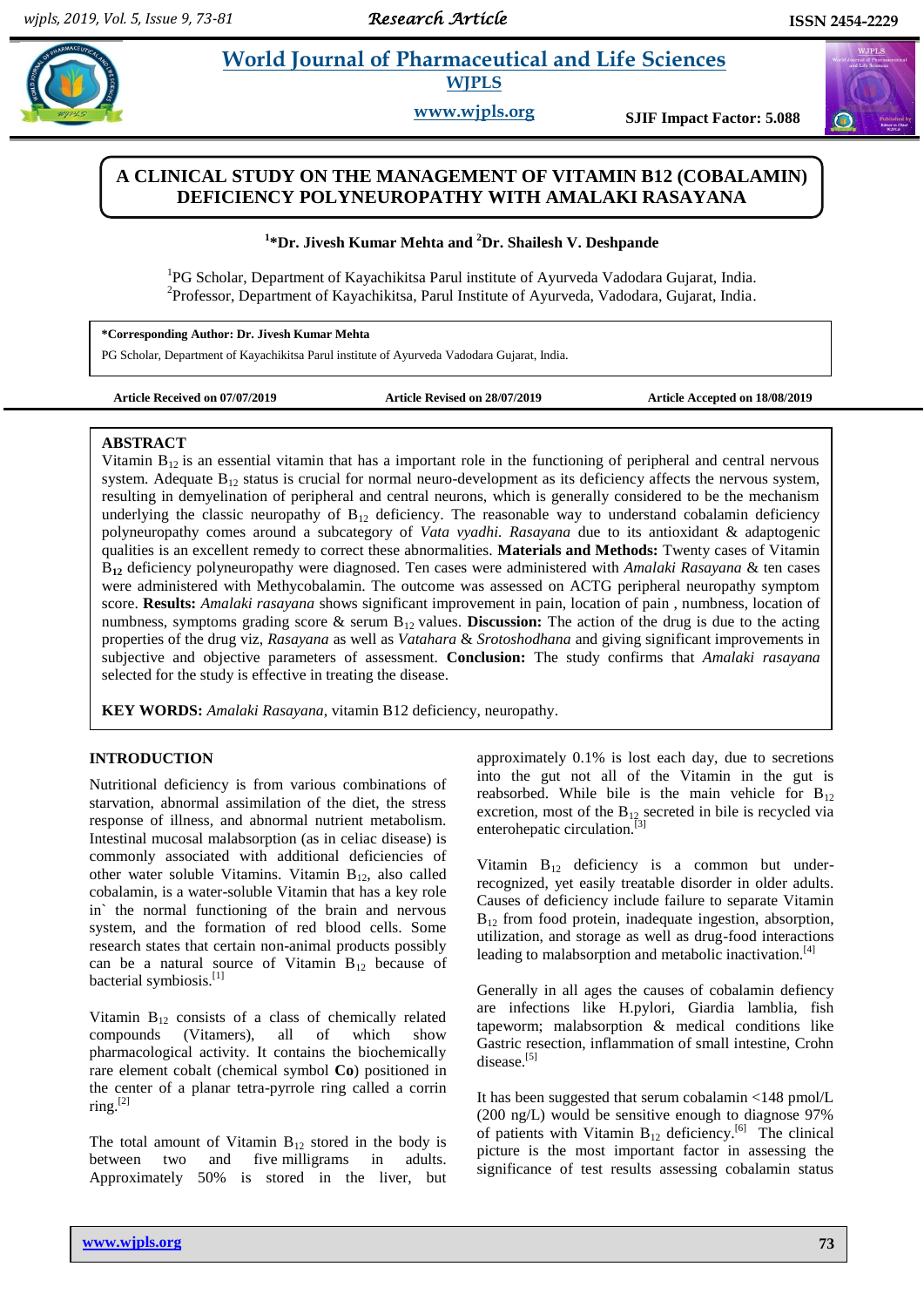because there is no 'gold standard' test to define deficiency.<sup>[7]</sup>

Vitamin  $B_{12}$  deficiency can occur even in people who consume meat, poultry, and fish. An estimated many of the patients with neurological signs do not manifest anaemia.[8]

Neurological manifestations occur due to Vitamin  $B_{12}$ deficiency. There is demyelation of peripheral nerves, posterior nerves, posterior & lateral columns of spinal cord & brain. Patient presents with paraesthesia & numbness of extremities, weakness & sensory ataxia. Involvement of brain results in irritability, dementia or frank psychosis.[9]

*Ayurveda* considers neurological disorders to be the result of a *Vata* disorder. The vitiation of *Vata dosha* causes an imbalance and disharmony in the human system that leads to neurological disorders. *Ayurvedic* treatments for neurological disorders will aim to rectify this *Vata* imbalance and bring the *Vata dosha* in harmony with *pitta* and *Kapha dosha* so as to eliminate every type of disease in an individual.<sup>[10,11]</sup>

# **MATERIAL AND METHODS**

#### **Aims and Objectives**

**Study Plan**

- 1. To clinically evaluate the efficacy of *Amalaki Rasayana* in the management of Vitamin B12 (cobalamin) deficiency polyneuropathy based on criteria of assessment.
- 2. To clinically evaluate the effect of oral Methycobalamin in the management of Vitamin B12 (cobalamin) deficiency polyneuropathy based on criteria of assessment.

3. To compare the effect of *Amalaki Rasayana* & Methycobalamin in the management of Vitamin B12 (cobalamin) deficiency polyneuropathy based on criteria of assessment.

#### **Selection of patients**

Total 20 Patients of Vitamin B<sub>12</sub> deficiency polyneuropathy were selected from the O.P.D. Dept. of Kayachikitsa, Parul Ayurveda hospital, on the basis of inclusion and exclusion criteria, depending on the detailed clinical history, physical examination and other necessary / desired investigations and irrespective of their gender, caste or creed.

**Study Design:** Randomized clinical Trial – Flip coin method.

#### **Inclusion Criteria**

- People with age group of 20-60 years
- Clinical features of vitamin B12 (cobalamin) deficiency polyneuropathy like numbness, burning sensation, pricking pain etc.
- Low levels of serum B12  $\leq$  150 pmol/L (200)  $pg/mL)$ . [12]

#### **Exclusion Criteria**

- B12 deficiency due to any secondary systemic illness/disease like Malabsorption syndrome, crohn's disease
- Uncontrolled systemic diseases like Diabetes Mellitus & Hypertension

Patients fulfilled the criteria for diagnosis were included in the study and subjected to thorough interrogation and physical examination.

#### **Laboratory Investigations:** Serum B12.

|                  | Group A                     | <b>Group B</b>           |
|------------------|-----------------------------|--------------------------|
| Drug             | Amalaki Rasayana            | Methycobalamin           |
| Form             | Tablet                      | Tablet                   |
| <b>Dose</b>      | 3 tablets of 500 mg<br>each | $500$ mcg                |
| <b>Frequency</b> | Twice in a day before meal  | Once in a day after meal |
| <b>Duration</b>  | 8 weeks                     | 8 weeks                  |
| <b>Follow</b> up | 4 weeks                     | 4 weeks                  |

#### **Criteria for assessment**

 The assessment of the trial was done on the basis of following parameters.

**Subjective:** The subjective assessment was done on the basis of improvement in ACTG peripheral neuropathy symptoms before and at the end of the trial.

**Objective:** The objective assessment was done on the basis of changes in serum  $B_{12}$  values before and at the end of the trial.

# **Preparation of the drug[13]**

Firstly fresh fruits of *amala* were taken & washed with water to remove physical impurities. Then fruits were boiled upto the consistency to mash the fruits easily. Seeds were removed & fruit pulp were mashed to make a paste form. Sodium benzoate was added to it as a preservative. This paste was processed with fresh *amala swaras* in edge runner daily for 14 days. After 14 days completion of *swaras* process, it was dried in oven & was converted into tablet form of 500 mg each.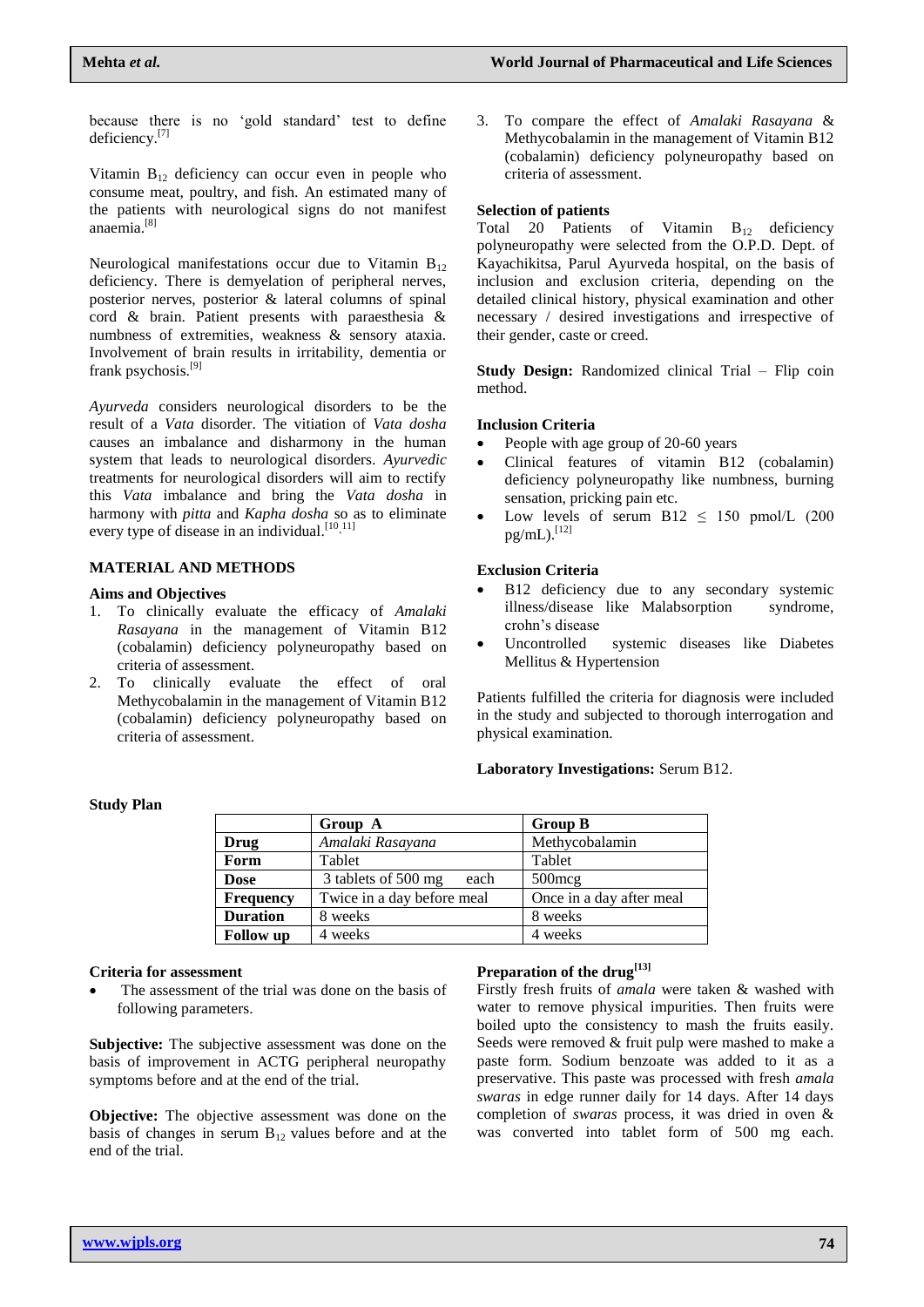# **RESULT**

# **Effect of therapy on Pain, aching & burning (Paired t test)**

|         | <b>Group A</b><br>(Amalaki Rasayana) |             | <b>Group B</b><br>(Methycobalamin) |      |  |
|---------|--------------------------------------|-------------|------------------------------------|------|--|
|         | BТ                                   | AТ          | AТ<br>BТ                           |      |  |
| Mean    | 9.40                                 | 8.10        | 7.20                               | 4.40 |  |
| t value |                                      | 2.32        | 4.610                              |      |  |
| value   |                                      | 0.045       | 0.007                              |      |  |
| Remarks |                                      | Significant | <b>Highly Significant</b>          |      |  |

## **Mann-whitney test for comparison between the groups on Pain,aching & burning**

| <b>Parameter</b>              | Group      | <b>Mean</b><br>ranks | Sum of<br>ranks | Z       | P<br>value | <b>Remarks</b> |
|-------------------------------|------------|----------------------|-----------------|---------|------------|----------------|
| Pain,<br>aching $\&$          | Group<br>A | 8.70                 | 87.0            |         | 0.14       | NS             |
| burning<br>after<br>treatment | Group<br>B | 12.30                | 123.0           | $-1.47$ |            |                |

#### **Effect of therapy on Pins & needles (Paired t test)**

|         | <b>Group A</b><br>(Amalaki Rasayana) |      | <b>Group B</b><br>(Methycobalamin) |      |  |
|---------|--------------------------------------|------|------------------------------------|------|--|
|         | BТ                                   | AТ   | BТ                                 | АT   |  |
| Mean    | 10.20                                | 9.50 | 7.50                               | 5.00 |  |
| t value | 1.48                                 |      | 3.55                               |      |  |
| value   | 0.17                                 |      | .006                               |      |  |
| Remarks | Not Significant                      |      | <b>Highly Significant</b>          |      |  |

# **Mann-whitney test for comparison between the groups on Pins & needle**

| <b>Parameter</b>          | Group      | <b>Mean</b><br>ranks | Sum of<br>ranks | z       | Р<br>value | <b>Remarks</b> |
|---------------------------|------------|----------------------|-----------------|---------|------------|----------------|
| Pins $\&$<br>needle after | Group<br>А | 8.20                 | 82.0            | $-1.97$ | 0.48       |                |
| treatment                 | Group<br>В | 12.80                | 128.0           |         |            | S              |

# **Effect of therapy on "Numbness" (Paired t test)**

|         | <b>Group A</b> | (Amalaki Rasayana)        | <b>Group B</b><br>(Methycobalamin) |      |  |
|---------|----------------|---------------------------|------------------------------------|------|--|
|         | BТ             | AТ                        | BТ                                 | AТ   |  |
| Mean    | 6.40           | 4.60                      | 5.30                               | 1.40 |  |
| t value | 5.04           |                           | 7.73                               |      |  |
| value   | 0.001          |                           | 0.000                              |      |  |
| Remarks |                | <b>Highly Significant</b> | <b>Highly Significant</b>          |      |  |

#### **Mann-whitney test for comparison between the groups on "Numbness"**

| <b>Parameter</b>   | Group      | <b>Mean</b><br>ranks | Sum of<br>ranks | Z       | Р<br>value | <b>Remarks</b> |
|--------------------|------------|----------------------|-----------------|---------|------------|----------------|
| <b>Numbness</b>    | Group<br>А | 6.55                 | 65.50           |         |            |                |
| after<br>treatment | Group<br>R | 14.45                | 144.50          | $-3.05$ | .002       |                |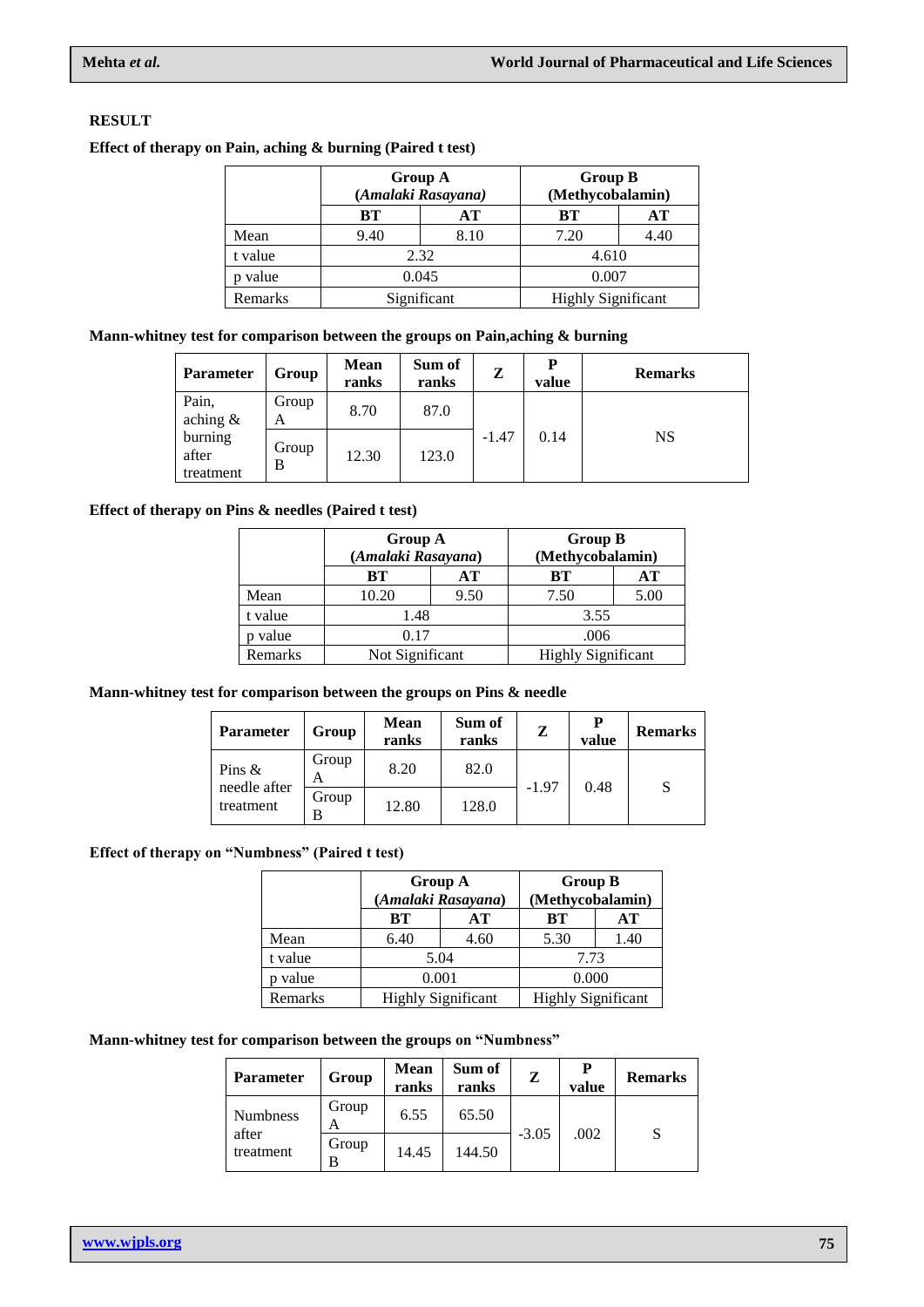# **Effect of therapy on "Symptoms grading score " (Paired t test)**

|         | <b>Group A</b><br>(Amalaki Rasayana) |      | <b>Group B</b><br>(Methycobalamin) |      |  |
|---------|--------------------------------------|------|------------------------------------|------|--|
|         | BТ                                   | AТ   | BТ                                 | AТ   |  |
| Mean    | 2.40                                 | 1.60 | 2.30                               | 0.90 |  |
| t value |                                      | 6.00 | 8.57                               |      |  |
| p value | 0.000                                |      | 0.000                              |      |  |
| Remarks | <b>Highly Significant</b>            |      | <b>Highly Significant</b>          |      |  |

# **Mann-whitney test for comparison between the groups on "Symptoms grading"**

| <b>Parameter</b>           | Group      | <b>Mean</b><br>ranks | <b>Sum</b><br>of<br>ranks | Z    | P<br>value | <b>Remarks</b> |
|----------------------------|------------|----------------------|---------------------------|------|------------|----------------|
| <b>Symptoms</b><br>grading | Group<br>А | 7.90                 | 79.0                      |      | 0.01       | S              |
| after<br>treatment         | Group<br>B | 13.10                | 131.0                     | 2.43 |            |                |

### **Effect of therapy on "Location of pain" (Paired t test)**

|         | <b>Group A</b><br>(Amalaki Rasayana) |      | <b>Group B</b><br>(Methycobalamin) |      |  |
|---------|--------------------------------------|------|------------------------------------|------|--|
|         | BТ                                   | AТ   | BТ                                 | AТ   |  |
| Mean    | 1.50                                 | 0.40 | 2.20                               | 0.80 |  |
| t value | 2.28                                 |      | 3.50                               |      |  |
| value   | 0.048                                |      | 0.007                              |      |  |
| Remarks | Significant                          |      | <b>Highly Significant</b>          |      |  |

#### **Mann-whitney test for comparison between the groups on "Location of pain"**

| <b>Parameter</b>                       | Group      | Mean<br>ranks | <b>Sum</b><br><b>of</b><br>ranks | z       | P<br>value | <b>Remarks</b> |
|----------------------------------------|------------|---------------|----------------------------------|---------|------------|----------------|
| Location of<br>pain after<br>treatment | Group<br>А | 9.80          | 98.0                             |         | 0.56       | NS             |
|                                        | Group<br>В | 11.20         | 112.0                            | $-0.57$ |            |                |

#### **Effect of therapy on "Location of pins & needles " (Paired t test)**

|         | <b>Group A</b>                 | (Amalaki Rasayana) | <b>Group B</b><br>(Methycobalamin) |      |  |
|---------|--------------------------------|--------------------|------------------------------------|------|--|
|         | BТ                             | AТ                 | BТ                                 | AТ   |  |
| Mean    | 0.70                           | 0.60               | 2.0                                | 0.50 |  |
| t value |                                | 1.00               | 2.76                               |      |  |
| value   | 0.34                           |                    | 0.022                              |      |  |
| Remarks | Significant<br>Not Significant |                    |                                    |      |  |

#### **Mann-whitney test for comparison between the groups on "Location of pins & needles"**

| <b>Parameter</b>              | Group      | <b>Mean</b><br>ranks | Sum of<br>ranks | Z       | P<br>value | <b>Remarks</b> |
|-------------------------------|------------|----------------------|-----------------|---------|------------|----------------|
| Location of<br>pins $\&$      | Group<br>A | 8.25                 | 82.50           |         |            |                |
| needles<br>after<br>treatment | Group<br>B | 12.75                | 127.50          | $-2.09$ | 0.03       |                |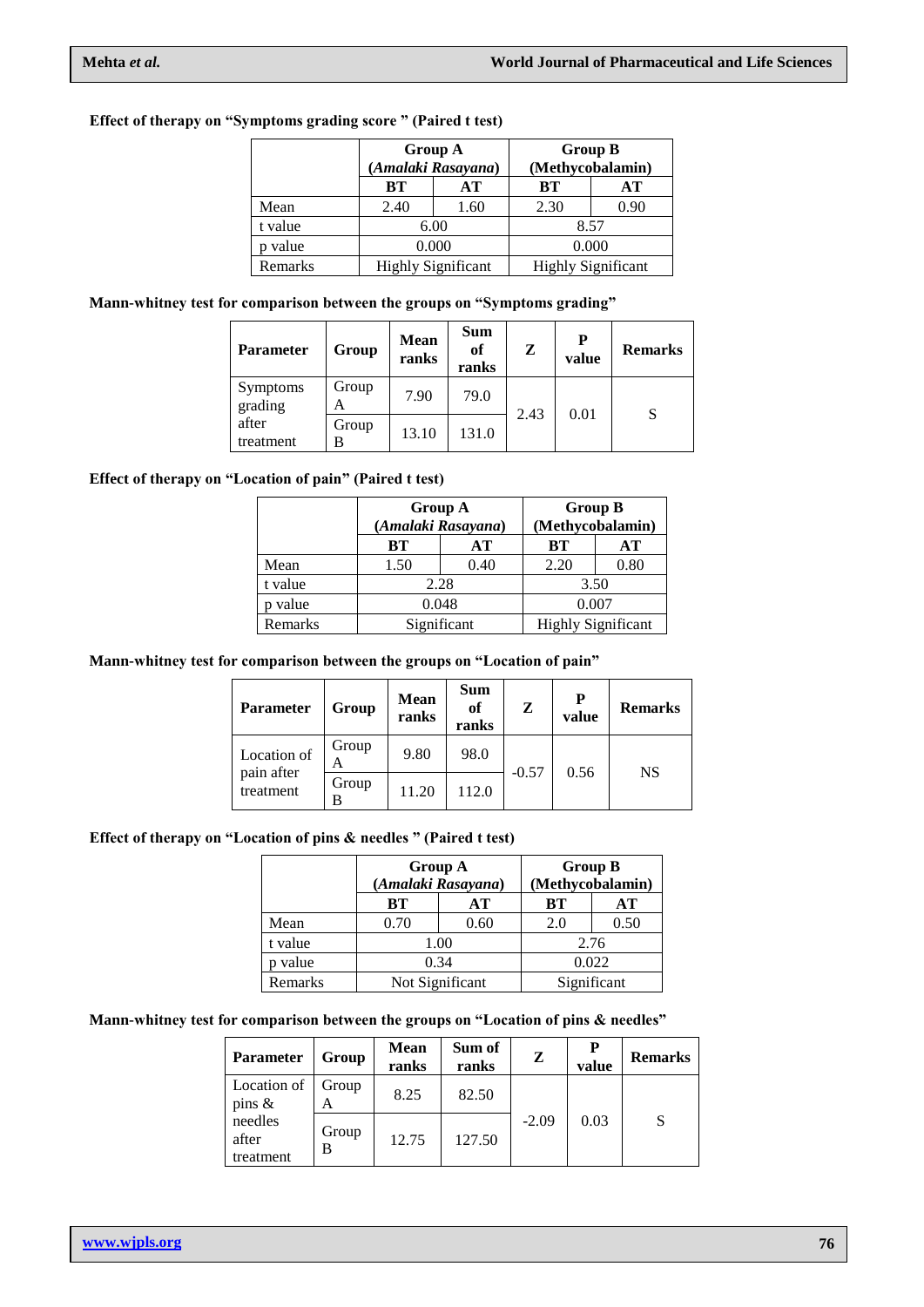## **Effect of therapy on "Location of Numbness " (Paired t test)**

|         | Group A<br>(Amalaki Rasayana)<br><b>BT</b><br>AТ |      | <b>Group B</b><br>(Methycobalamin) |      |  |
|---------|--------------------------------------------------|------|------------------------------------|------|--|
|         |                                                  |      | <b>BT</b>                          | AТ   |  |
| Mean    | 3.30                                             | 2.90 | 3.20                               | 1.00 |  |
| t value | 2.44                                             |      | 4.71                               |      |  |
| p value | 0.037                                            |      | 0.001                              |      |  |
| Remarks | Significant                                      |      | <b>Highly Significant</b>          |      |  |

#### **Mann-whitney test for comparison between the groups on "Location of numbness"**

| <b>Parameter</b>        | Group | <b>Mean</b><br>ranks | Sum of<br>ranks | Z       | P<br>value | <b>Remarks</b> |
|-------------------------|-------|----------------------|-----------------|---------|------------|----------------|
| Location of<br>numbness | Group | 7.10                 | 71.0            |         |            |                |
| after<br>treatment      | Group | 13.90                | 139.0           | $-2.68$ | .007       | S              |

### **Effect of therapy on "Vibration perception score" (Paired t test)**

|         | <b>Group A</b><br>(Amalaki Rasayana) |                 | <b>Group B</b><br>(Methycobalamin) |      |  |
|---------|--------------------------------------|-----------------|------------------------------------|------|--|
|         | BТ                                   | AТ              | BТ                                 | AТ   |  |
| Mean    | 0.90                                 | 0.60            | 0.70                               | 0.10 |  |
| t value |                                      | 1.96            | 3.67                               |      |  |
| value   | 0.081                                |                 | 0.005                              |      |  |
| Remarks |                                      | Not Significant | <b>Highly Significant</b>          |      |  |

#### **Mann-whitney test for comparison between the groups on "Vibration perception score"**

| <b>Parameter</b>                       | Group      | Mean<br>ranks | <b>Sum</b><br>of<br>ranks | z    | P<br>value | <b>Remarks</b> |
|----------------------------------------|------------|---------------|---------------------------|------|------------|----------------|
| Location of<br>vibration               | Group<br>А | 9.00          | 90.0                      |      |            |                |
| perception<br>score after<br>treatment | Group<br>в | 12.00         | 120.0                     | 1.31 | 0.18       | NS             |

#### **Effect of therapy on Serum B12 values (t test)**

|                 | <b>Group A</b><br>(Amalaki Rasayana) |        |  |  |
|-----------------|--------------------------------------|--------|--|--|
|                 | BТ<br>AТ                             |        |  |  |
| Mean            | 141.2                                | 182.30 |  |  |
| Mean Difference | 41.10                                |        |  |  |
| t value         | 4.02                                 |        |  |  |
| value           | 0.003                                |        |  |  |
| Remarks         | Significant                          |        |  |  |

#### **DISCUSSION**

*Charaka's* **view in approach of disease understanding** *Ayurveda* is an experiential science that stands largely on clinical presentations rather than investigations for construction of a supporting knowledge regarding etiopathology of a disease. The research question-Vitamin B<sup>12</sup> deficiency Polyneuropathy should be understood through the *Charaka's* dictum without deviating from the principles of *Ayurveda*. The

methodology of understanding an unknown disease is described in *Charaka Samhita* based on *Aptopadesha. [14] Acharya* mentions that diseases are innumerable, which differ from each other by its nature, place where it manifests, symptoms, etiology and minute differences in combinations and permutations of *dosha* and *dushyas* during the pathogenesis.<sup>[15]</sup> Altogether they are *Prakopana*, *Yoni*, *Utthana*, *Atmana*, *Adhisthana*, *Vedana*, *Samsthana*, *Shabda*, *Sparsha*, *Rupa*, *Rasa*, *Gandha*,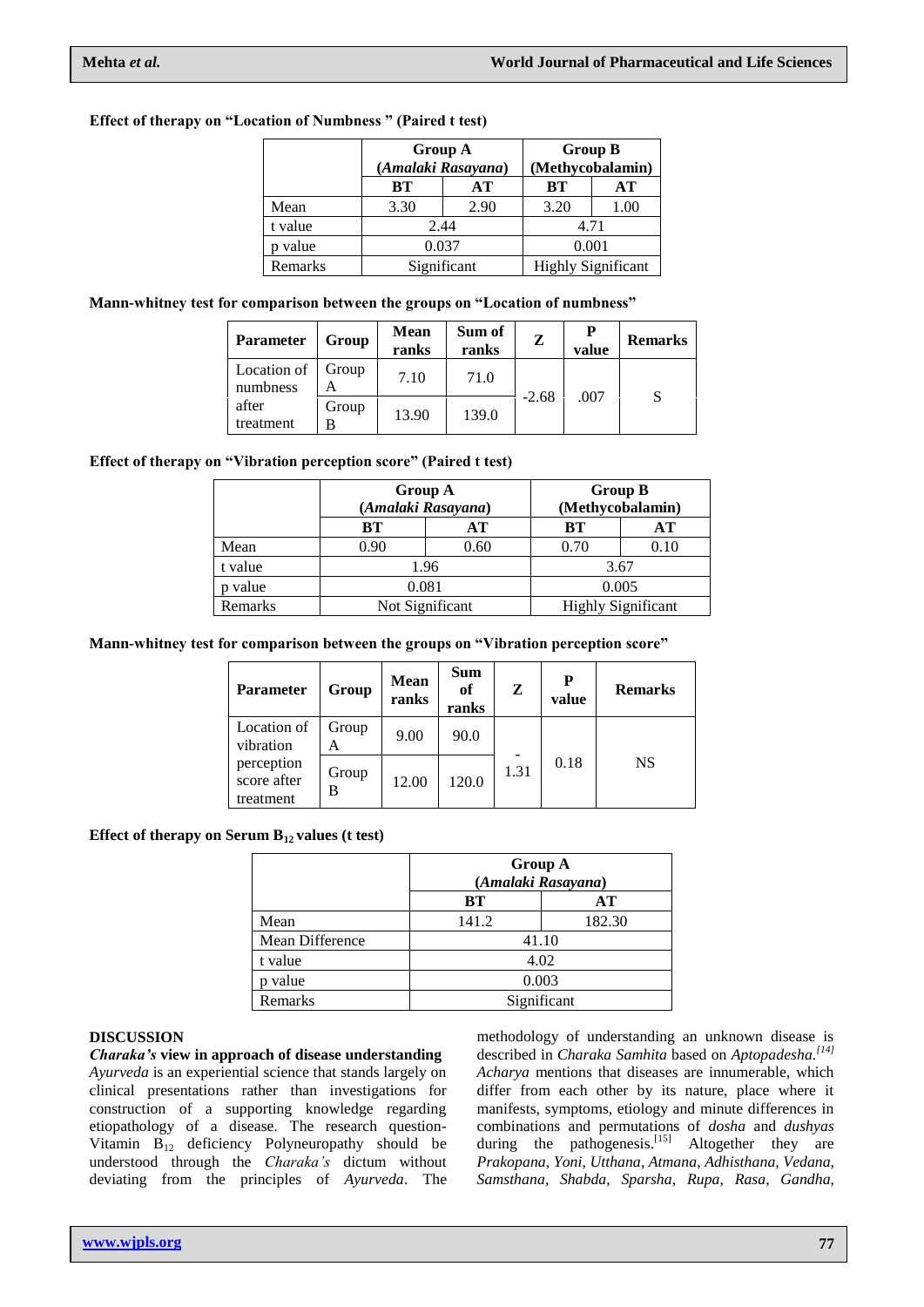*Upadrava*, *Vridhi*-*Sthana*-*Kshaya*, *Udarka*, *Nama*, *Yoga* and *Pratikarartha Pravritti* and *Nivritti. [16]*

*Vataprakopa***:** The *dushti* of *Vata*; due to *Swanidana* or *Vyadhi karshan* is the first factor in the pathology of polyneuropathy. The *vata prakopa* may get by its own *nidana* can produce symptoms. While on the other hand, *vyadhikarshan* which is leading to *dhatu kshaya* can lead to *Vata prakopa*.

*Oja Kshaya***:** *Oja kshaya* is due to the result of impaired *dhatuposhana*-as the *oja* is the *sara* of all *dhatus*.

*Rasayani Daurbalya***:** The *Vyana Vata prakopa* secondary to *Avarana* by *Kapha bhavas* are specially noticed by the higher incidence of involvement of distal parts especially lower limbs due to the *daurbalya* of *rasayanis[17]* in that area. The incidences of neuropathy depends on length as the axons which are at the distal end get impacted firstly because they are far away from the spinal cord.

*Indriya Pradosha[18]* **:** The clinical impacts of *indriyas* are also noteworthy looking in to the late complications on nerves. The *Sparshanendriya* is the *sthana* of *Vata[19]* and *Sparshana* is *indriyartha*. *Vata* is inseperably related to the functioning of Skin and tactile perception; hence *twak* gets the effect of the *dushti* of its *ashrayee dosha* changes. The *twak* and *rasa* are the *dushyas* in the pathology, undeniably get the impact of the disease process. Chakrapani clarifies that *Indriya upatapa[20]* is the hampered & reduced functioning (*kinchit vaikalyam*) of *Indriya* due to the *ashraya* of *dushta doshas* that are residing in it. The reduction in touch & pain perception is the consequent of disease condition on *Twak indriya*.

*Avarana***:** The *Vata* may get obstructed i.e. *Avarana* by the *vridha dushya's* and produces the signs & symptoms of *Kapha* (*ama*/ *avaraka*) or *vatakarma kshaya*. The *aggravated Vata* may get *Avarana* by normal *dushyas* which produces symptomatology. The third factor is that the *vriddha dushyas* leading to hampering of gati of normal *Vata* that further leading to clinical manifestations. The *Avarana* process is understood by *roopavriddhi*, *roopahani* or *roopantara* of *Vata* in Vitamin B12 deficiency polyneuropathy. The *lakshanas* of the factors which leads to *Vata Avarana* is presented as clinical manifestations.

#### **Discussion on** *Amalaki Rasayana*

Vitamin B<sub>12</sub> deficiency polyneuropathy is characterized due to *Vata dushti*. The pathogenesis is complex i.e. *dhatukshaya* produced by *Vata prakopa* either due to *swa-nidana* or by the *Avarana* of *Kapha*/ *ama*/ *kaphavargeeya dushyas, rasayani daurbalya* that contributes to the pathology. The lack of cardinal feature and the varying clinical characteristics suggests the role of *Avarana* of *Vata*. The *Chikitsa sutra* of *Avarana[21]* clearly mentioned about the ideal drug which should be *Anabhishyandi* as well as *snigdha* and *srotoshodhana*  property. The parameters in pathogenesis like *Srotorodha* which is caused to the microcirculation will be rectified with the administration of drug along with prevention of further accumulation of *dosha* and clearing the path for normal *gati* of *Vata* for its proper functioning. The drug action should not oppose the functions of *Kapha* and *Pitta*, at the same time inducing *Vatanulomana*. The ideal drug should be *Rasayana* as the *Dhatushaithilya* is the main cause in the pathogenesis of Vitamin B12 deficiency Polyneuropathy.

The selected polyherbal formulation- *Amalaki Rasayana* was utilized as *naimittika Rasayana* in the study.

The drug *Amalaki Rasayana* tablets were administered which is easy to dispense, has a better shelf life. The advantage of tablets is that the measured dose is followed by the included subjects. Three tablets of 500mg were administered twice daily for 8 weeks with warm water.

#### **Discussion on Methodology**

The salient features of the study were;

- This clinical study is registered in Clinical trial registry of India. The summary of the trial protocol can be accessed anywhere from the CTRI website. Thus making it more transparent.
- Written informed consent was obtained prior to the registration of each subject in accordance with the WHO ERC guidelines.<sup>[22]</sup>
- Validated, reproducible, sensitive and specific criteria of outcome assessment including subjective and objective parameters were used in the study.

#### **Discussion on Observations**

A total of 25 subjects were taken up with intention to treat and were allocated in to two groups; Group A (*Amalaki Rasayana* Group) and Group (Methycobalamin Group) which consisted of 10 and 15 subjects respectively. 5 Subjects in Group B lost to follow up without citing any reason. The assessment of therapies was based on 20 cases who completed the follow up.

**Age:** Maximum number of subjects (70%) belonged to 20-30 years of age group. The incidence of Vitamin  $B_{12}$ deficiency polyneuropathy depends on the lifestyle. As youngsters are having irregular lifestyle which may lead to many lifestyle disorders.

**Gender:** Maximum numbers of female subjects were recruited for the study, i.e. 70% (14) females as females are more prone to faulty dietary habits.

**Economic status:** Majority of included subjects belonged to middle income group i.e. 11 (55%), lower middle i.e.  $5(25\%)$  & poor i.e.  $2(10\%)$ . This is due to the settings of the study which caters to the need of underprivileged in the society. Low to middle socioeconomic status contributes to the development of complications of Vitamin  $B_{12}$  deficiency.<sup>[23]</sup>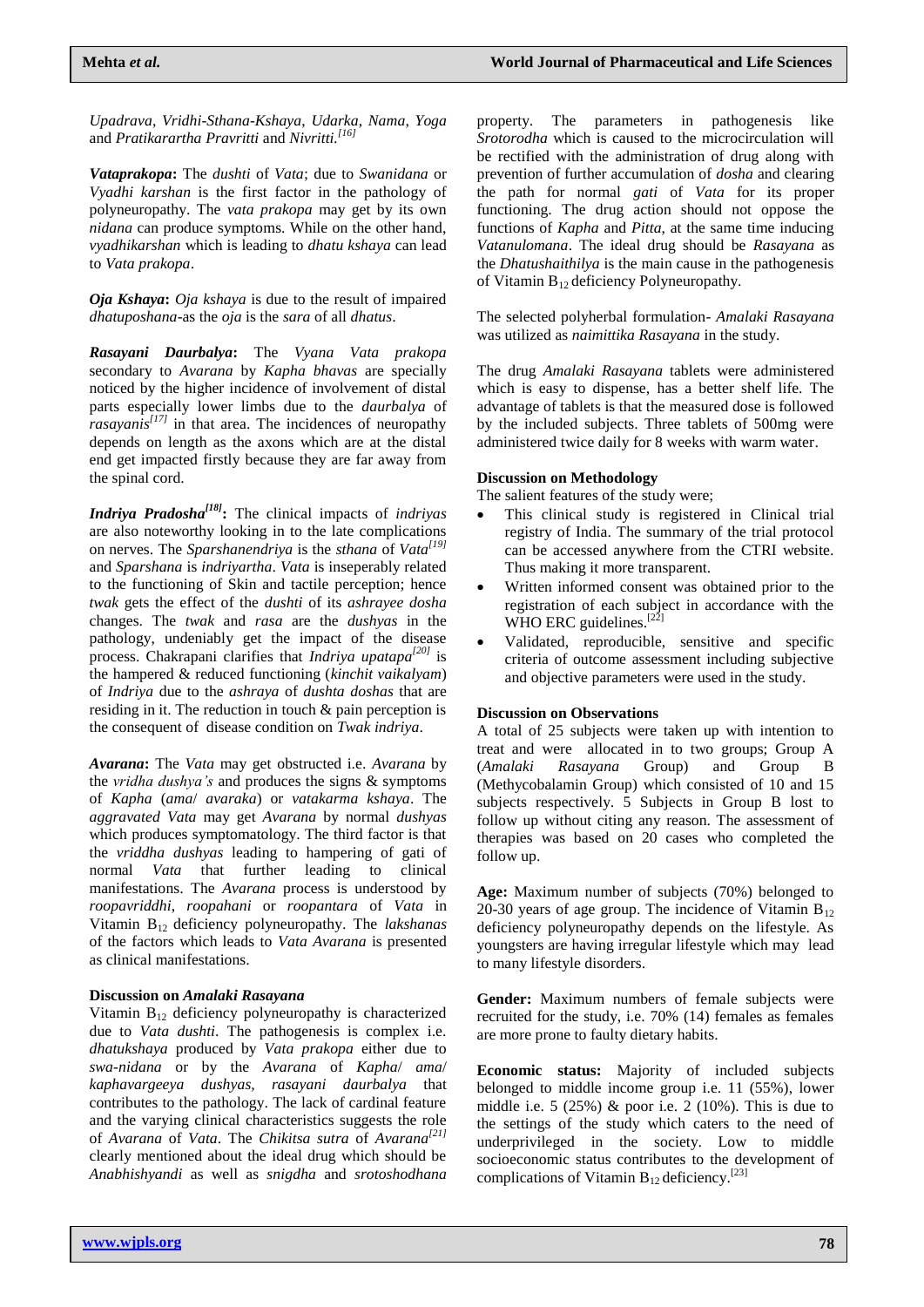**Religion:** Majority of the included subjects 19 (95%) were Hindus which shows the geographical predominance of the faith in the subjects.

**Educational status:** The incidence was observed mostly in people who are educated up to Graduation 10 (50%)  $\&$ 4 (20%) were educated upto high school. This probably indicates the general level of education in subjects visiting study centre.

#### **Chief Complaints and duration**

Maximum number of subjects complained of Numbness as the major negative sensory complaint i.e., 19 (95%), pain as positive sensory complaint i.e. 12 (60%), Pins & needle as positive sensory complaint i.e. 8 (40%), Burning sensation as a positive sensory compliant i.e. 3 (15%), Aching as a primary sensory complaint i.e. 2 (10%). In polyneuropathy the clinical feature depends upon the type of nerve fiber involved $[24]$ ; large fiber neuropathy causes sensory deficits for vibration and touch, whereas small fiber involvement causes thermal (hot, cold) perception and allodynia.

Maximum number of patients i.e. 15 (75%) were having symptoms duration less than 6 months.

Dietary habits: All subjects i.e. 20 (100%) were accustomed to vegetarian food. This feature probably has role in the disease onset as dietry intake has a important role in vitamin  $B_{12}$  deficiency. As main source of vitamin  $B_{12}$  is animal origin, while milk  $\&$  its products are having low vitamin  $B_{12}$  status. So the prevalence rate of vitamin  $B_{12}$  is more seen in vegetarians as compare to nonvegetarians.[25]

**Dominant** *Rasa* **in diet:** even though all the included subjects were having all *rasas* in their diet, Maximum 14 (70%) were habituated for *Madhura rasa*, followed by *katu rasa* (20%). Excessive use *madhura* rasa leads to *agnimandya* which further leads to *dhatukshaya* & *vata vyadhi. [26]*

**Dominant** *Guna* **in Diet:** Maximum number of included subjects were accustomed to *Rooksha* & *ushna Bhojana*; which further leads to *vata vyadhi.*

**Tobacco abuse:** Only one of the included subjects were addicted to tobacco abuse either chewing or smoking. Its established fact that tobacco is a risk factor that fastens up nerve damage.<sup>[27]</sup>

#### **Discussion on Effect of therapy**

**Effect of therapy on ACTG peripheral neuropathy symptom score:** It was used in the study to setup the presence and to notice the changes to provide a clinical correlation for the outcome measures. The *Amalaki Rasayana* (Trial drug) and Methylcobalamin (control drug), both provided improvements in Actg peripheral neuropathy symptom score which was statistically significant. There was statistically significant improvement in Serum  $B_{12}$  values after treatment with *Amalaki rasayana* when compared with mean values before treatment.

There were total 8 assessment points that has been evaluated to notice the effect of drug on ACTG peripheral neuropathy symptom score For comparing between the group, Mann whitney test was used.

Between group analysis showed that there was no significant difference in mean values of pain, aching & burning, location of pain, vibration perception score of group A (*Amalaki Rasayana*) & group B (Methycobalamin). Both the control drug & trial drug may have provided relief in polyneuropathy by restoration of the endothelial complex and renewing distal perfusion. The significant result in pain from *amalaki* may be seen due to phenolic compounds for amelioration of pain due to their modulatory action of free radicals.<sup>[28,29]</sup> According to a research work done in [Lebanon-New Hampshire, the result in recovery of](https://en.wikipedia.org/wiki/Lebanon,_New_Hampshire)  [neuropathic pain is faster & more efficient as comparable](https://en.wikipedia.org/wiki/Lebanon,_New_Hampshire)  [to numbness & paresthesia.](https://en.wikipedia.org/wiki/Lebanon,_New_Hampshire)<sup>[30]</sup> It works as analgesic<sup>[31]</sup> [reducing symptoms of neuropathy.](https://en.wikipedia.org/wiki/Lebanon,_New_Hampshire) 

Amalaki is also a proven anti-oxidant<sup>[32]</sup> reducing the oxidative stress over the peripheral nerves thus it may provide relief in numbness & paraesthesia. *Amalaki* has a significant ulcer protective as well as healing effects which might be due to its effects both on offensive and defensive mucosal factors.[33]

#### **Effect of therapy on serum**  $B_1$  **<b>values**

Eighty percent of cobalamin is stored in liver, which is further transported to tissues. Inflammation and oxidative stress contribute to liver injury & *amalaki* which is rich in vitamin C, gallic acid, flavonoids, and tannins, protects against hepatoxicity. *Amalaki* supplementation is known to heal liver injury via its antioxidant, antinflammation, anti-apoptosis, and anti-autophagy properties.[34] Thus *Amalaki rasayana* may have significant role in increasing serum  $B_{12}$  values by increasing its absorption in circulation as well as storage in the liver through dairy & fortificated food products. *Amalaki* is known to have affirmative role in the management of Neuropathy.

Both the groups showed efficacy in reducing the subjective symptoms of polyneuropathy. However, Group B provided better result as per the change observed in pre test post test means. On comparison between both groups, the result observed was denoting group B have more effect on ACTG peripheral Neuropathy symptom score.

#### **Probable mode of action of** *Amalaki Rasayana*

The trial drug *Amalaki Rasayana* contains *Amalaki* and *Bhavana* of *Amalaki swaras* in it. The probable mode of its action is discussed here under.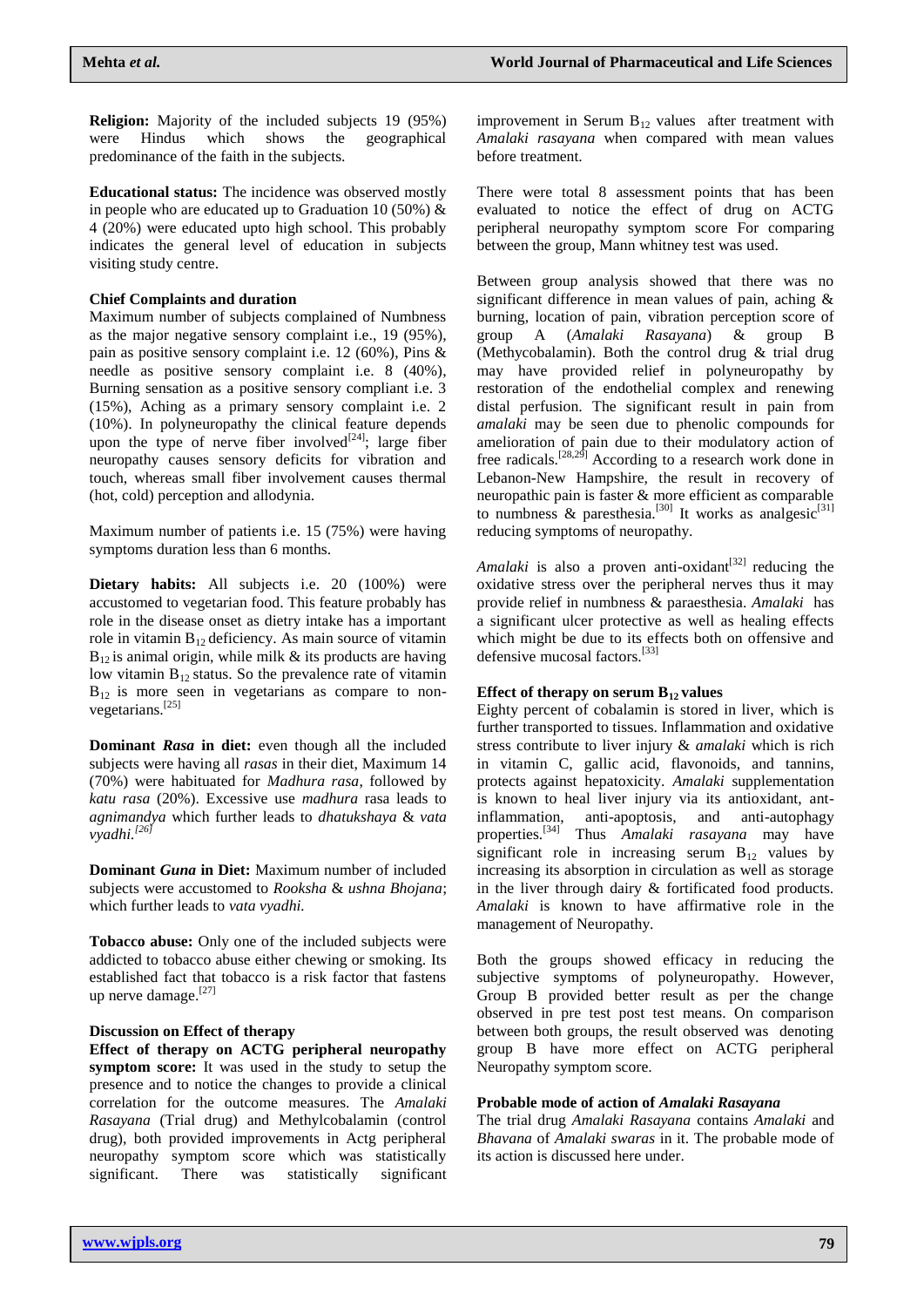*Amalaki* is considered to pacify *vata dosha* by its *amlatwa* property thus giving relief in *Ruja*.

*Supti* is considered as *Kaphaja Nanatmaja vikara. Amalaki* is having *kashayatwa* & *rookshatwa* property which helps in reducing *supti* because of it *kaphahara* action. *Amalaki* is a well known *Rasayana* possessing *madhur*, *sheeta* property reduces *daha* associated with Polyneuropathy. There is *dhatwagni mandya* and *strotodushti,* both related to the onset of neuropathy & *amalaki* is known to have a positive role in *dhatwagni* & *strotoshodhan.*

#### **Discussion on overall effects of therapy**

The overall effect of therapy was calculated using the criteria of assessment in the interpretation of results.

This overall effect of therapy shows that Methycobalamin exerts better improvements in primary outcome measures in vitamin  $B_{12}$  deficiency polyneuropathy.

*Amalaki rasayana* shows significant improvement in pain, location of pain, numbness, location of numbness, symptoms grading score  $\&$  serum  $B_{12}$  values while in symptom of pins & needles, vibration perception didn't showed significant result statistically. However insignificant result might have been obtained due to the less sample size. Ankle reflex score was normal in all the subjects, which further indicates exclusion of myelopathy. The action of the drugs are due to the acting properties of the drug viz, *Rasayana* as well as *Vatahara* & *Srotoshodhana* and giving significant improvements in subjective and objective parameters of assessment.

#### **REFERENCE**

- 1. Yamada, Kazuhiro (2013). "Chapter 9. Cobalt: Its Role in Health and Disease". In Astrid Sigel, Helmut Sigel and Roland K. O. Sigel. Interrelations between Essential Metal Ions and Human Diseases. Metal Ions in Life Sciences. 13. Springer. pp. 295–320. doi:10.1007/978-94-007-7500-8\_9
- 2. [http://en.wikipedia.org/wiki/vitamin\\_B12 accessed](http://en.wikipedia.org/wiki/vitamin_B12%20accessed%20on%201/3/17)  [on 1/3/17](http://en.wikipedia.org/wiki/vitamin_B12%20accessed%20on%201/3/17)
- 3. [http://en.wikipedia.org/wiki/vitamin\\_B12 accessed](http://en.wikipedia.org/wiki/vitamin_B12%20accessed%20on%201/3/17)  [on 1/3/17](http://en.wikipedia.org/wiki/vitamin_B12%20accessed%20on%201/3/17)
- 4. Dharmarajan ts et al: Vitamin B12 deficiency: Recognizing subtle symptoms in older adults. Geriatrics 58:30, 2003.
- 5. Guidelines for the diagnosis and treatment of cobalamin and folate disorders Vinod Devalia,1 Malcolm S. Hamilton,2 and Anne M. Molloy3on behalf of the British Committee for Standards in Hematology 1Princess of Wales Hospital, Bridgend, 2Royal Devon and Exeter Hospital, Exeter, UK and 3School of Medicine, Trinity College Dublin, Dublin, Ireland.
- 6. Devalia V, Hamilton M, Molloy A. Guidelines for the diagnosis and treatment of cobalamin and folate disorders. Br J Haematol 2014; 166: 496-513.
- 7. Solomon, L.R. (2005) Cobalamin-responsive disorders in the ambulatory care setting: unreliability of cobalamin, methylmalonic acid, homocysteine testing. Blood, 105, 978 985.
- 8. Quadros E. Advances in the understanding of cobalamin assimilation and metabolism. Br J Haematol 2010; 148: 195-204.
- 9. API textbook of medicine written by Shah. 9th edition vol 2, Nutritional disorders, page 1940.
- 10. Singh, R.H, 2001. Kayachikitsa. 1st ed. Chaukhamba Sanskrit Sansthan, Varanasi.
- 11. [http://www.dandenongneurology.com.au/patient](http://www.dandenongneurology.com.au/patient-info-centre/ayurveda-and-neurological-diseases)[info-centre/ayurveda-and-neurological-diseases](http://www.dandenongneurology.com.au/patient-info-centre/ayurveda-and-neurological-diseases)
- 12. Institute of Medicine of the National Academies of Science. Dietary reference intake for thiamine, riboflavin, niacin, vitamin B6, folate, vitamin B12, panthotenic acid, biotine and choline. Washington, DC: National Academies Press, 1998.
- 13. *Rasatantra sara siddhayoga Samgraha, Rasayana chikitsa*
- 14. Agnivesha. Charaka Samhita, Comm. Chakrapanidatta Ed. R.K. Sharma, Bhagawandash, Chowkhamba Sanskrita Series, Varanasi, 1984, vimana sthana 4/6.
- 15. Agnivesha. Charaka Samhita, Comm. Chakrapanidatta Ed. R.K. Sharma, Bhagawandash, Chowkhamba Sanskrita Series, Varanasi, 1984, sutra Sthana 20/3.
- 16. Agnivesha. Charaka Samhita, Comm. Chakrapanidatta Ed. R.K. Sharma, Bhagawandash, Chowkhamba Sanskrita Series, Varanasi, 1984, vimana Sthana 4/10.
- 17. Sushruta. Sushruta Samhita Dalhana Comm. Nibandhasangraha, Chowkhambha Orientalia Varanasi, 2002,chikitsa 12/8.
- 18. Agnivesha. Charaka Samhita, Comm. Chakrapanidatta Ed. R.K. Sharma, Bhagawandash, Chowkhamba Sanskrita Series, Varanasi, 1984, sutra sthana 28/20.
- 19. Vagbhata. Ashtanga Hridaya Sarvanga Sundari Comm. Arunadatta, Choukshambha Krishna Das Academy, Varanasi, 2000, sutra sthana 12/1.
- 20. Ibid, Chakrapani
- 21. Agnivesha. Charaka Samhita, Comm. Chakrapanidatta Ed. R.K. Sharma, Bhagawandash, Chowkhamba Sanskrita Series, Varanasi, 1984, chikitsa sthana 28/239
- 22. [http://www.who.int/rpc/research\\_ethics](http://www.who.int/rpc/research_ethics)
- 23. Taneja S, Bhandari N, Strand TA, et al. Cobalamin and folate status in infants and young children in a low-to-middle income community in India. Am J Clin Nutr., 2007; 86: 1302–9.
- 24. Sima AAF, Thomas PK, Ishii D, Vinik A. Diabetic neuropathies. Diabetologia 1997; 40: B74–7.
- 25. Causes of vitamin B12 and folate deficiency. Allen LH Food Nutr Bull. 2008 Jun; 29(2 Suppl):S20-34; discussion S35-7*.*
- 26. Agnivesha. Charaka Samhita, Comm. Chakrapanidatta Ed. R.K. Sharma, Bhagawandash,